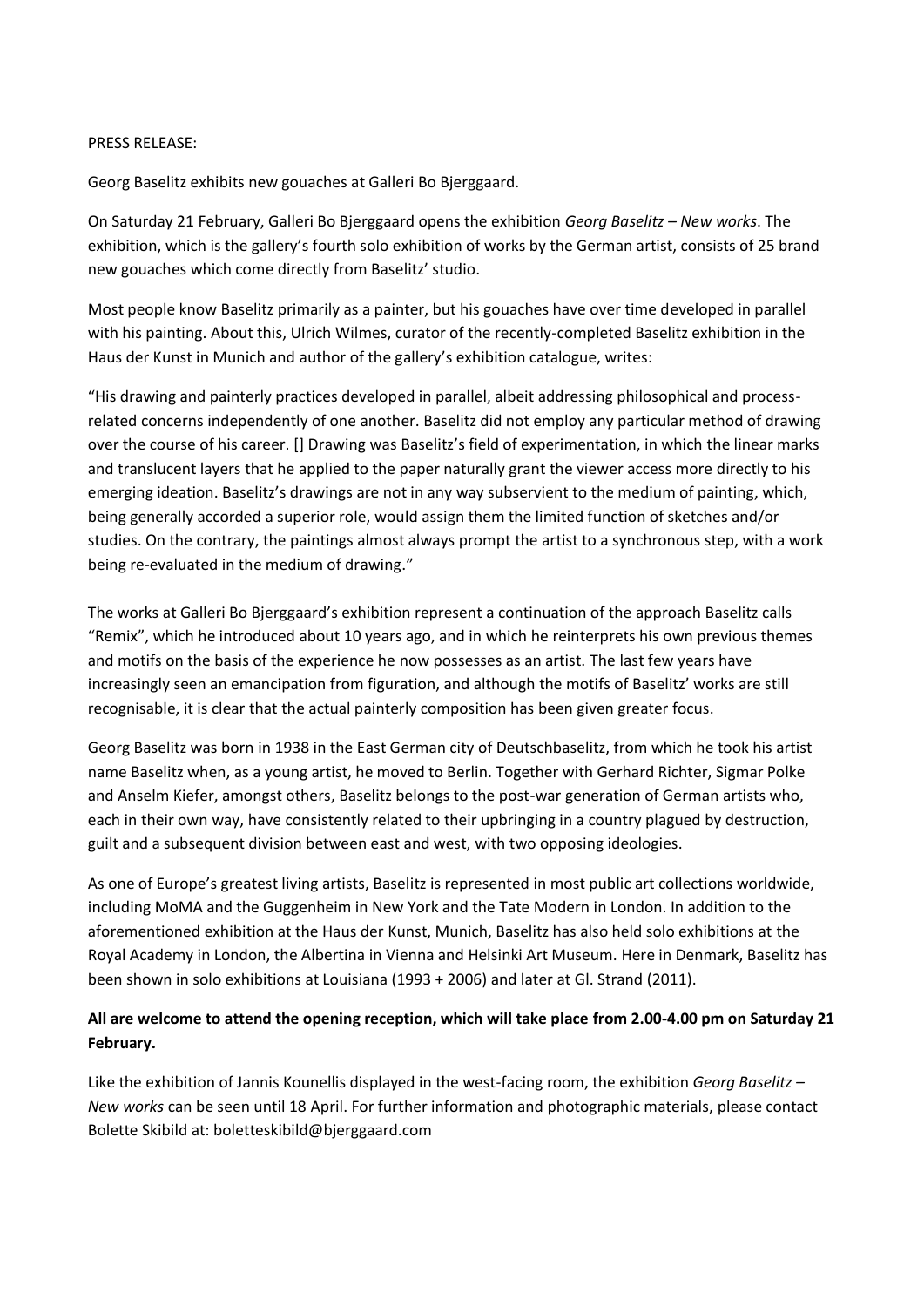| Courtesy Galleri Bo Bjerggaard                                                  |  |
|---------------------------------------------------------------------------------|--|
| Untitled, 2014<br>Ink and watercolour on paper<br>66,0 cm x 50,1 cm             |  |
| Untitled, 2014<br>Ink, indian Ink and watercolour on paper<br>66,4 cm x 50,3 cm |  |
| Untitled, 2014<br>Indian ink and watercolour on paper<br>66,3 cm x 50,2 cm      |  |
| Untitled, 2014<br>Ink and watercolour on paper<br>79,4 cm x 59,4 cm             |  |
| Untitled, 2014<br>Ink, indian Ink and watercolour on paper<br>79,6 cm x 59,3 cm |  |
| Untitled, 2014<br>Ink and watercolour on paper<br>80,2 cm x 59,8 cm             |  |
| Untitled, 2014<br>Ink and watercolour on paper<br>79,6 cm x 59,2 cm             |  |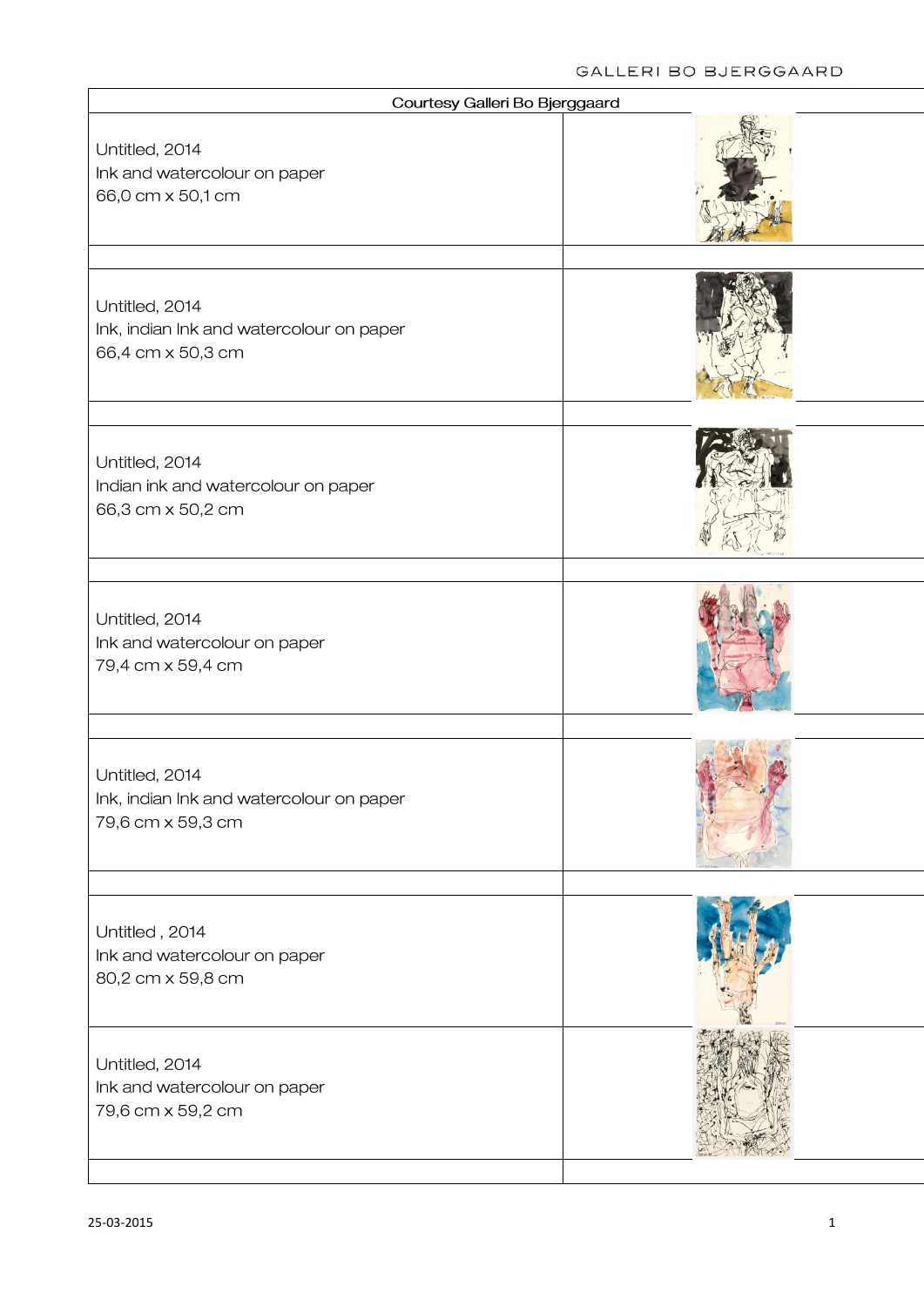| Untitled, 2014<br>Ink and watercolour on paper<br>79,4 cm x 59,3 cm             |  |
|---------------------------------------------------------------------------------|--|
| Untitled, 2014<br>Ink, indian ink on paper<br>79,7 cm x 59,1 cm                 |  |
| Untitled, 2014<br>Ink, indian ink on paper<br>79,6 cm x 59,2 cm                 |  |
| 1972, 2014<br>Ink, indian ink on paper<br>80,1 cm x 59,7 cm                     |  |
| Untitled, 2014<br>Ink, indian ink on paper<br>79,7 cm x 59,4 cm                 |  |
| Untitled, 2014<br>Ink, indian Ink and watercolour on paper<br>79,6 cm x 59,3 cm |  |
| Untitled, 2014<br>Ink, indian ink on paper<br>79,8 cm x 59,2 cm                 |  |